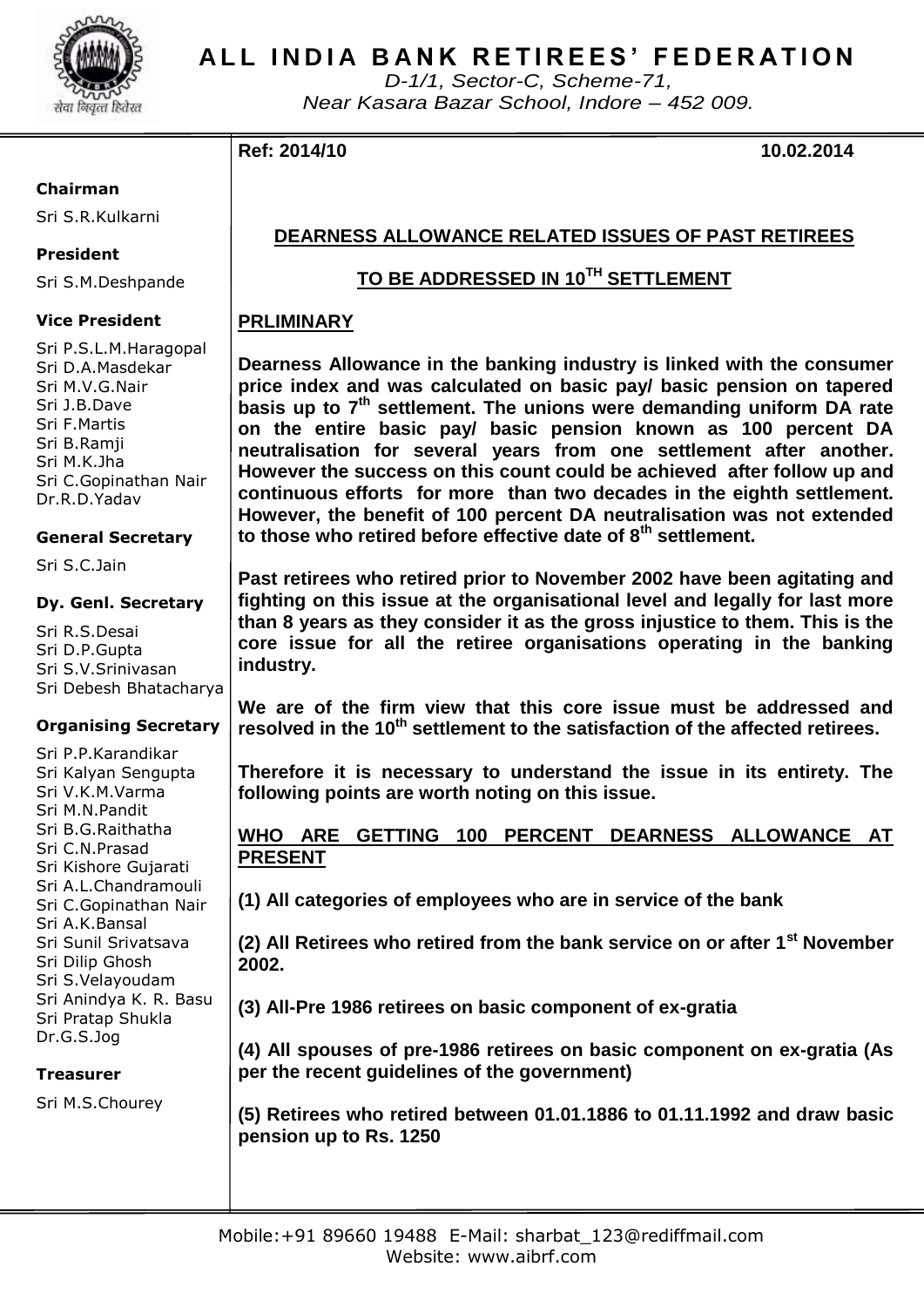

**A L L I N D I A B A N K R E T I R E E S ' F E D E R A T I O N**

*D-1/1, Sector-C, Scheme-71, Near Kasara Bazar School, Indore – 452 009.*

### **Chairman**

Sri S.R.Kulkarni

## **President**

Sri S.M.Deshpande

## **Vice President**

Sri P.S.L.M.Haragopal Sri D.A.Masdekar Sri M.V.G.Nair Sri J.B.Dave Sri F.Martis Sri B.Ramji Sri M.K.Jha Sri C.Gopinathan Nair Dr.R.D.Yadav

## **General Secretary**

Sri S.C.Jain

### **Dy. Genl. Secretary**

Sri R.S.Desai Sri D.P.Gupta Sri S.V.Srinivasan Sri Debesh Bhatacharya

## **Organising Secretary**

Sri P.P.Karandikar Sri Kalyan Sengupta Sri V.K.M.Varma Sri M.N.Pandit Sri B.G.Raithatha Sri C.N.Prasad Sri Kishore Gujarati Sri A.L.Chandramouli Sri C.Gopinathan Nair Sri A.K.Bansal Sri Sunil Srivatsava Sri Dilip Ghosh Sri S.Velayoudam Sri Anindya K. R. Basu Sri Pratap Shukla Dr.G.S.Jog

### **Treasurer**

Sri M.S.Chourey

**(6) Retirees who retired between 01.11.92 and 01.04.98 and draw basic pension up to Rs. 2400/-**

**(7) Retirees who retired between 01.04.1998 and 01.11.2002 and draw basic pension up to 3550.**

**(8) Virtually all family pensioners.**

**As per the data available to us, the groups who receive 100 DA benefit constitute 80 percent of total pensioners in terms of number and share 85 percent of total pension bill.**

## **WHO DO NOT GET 100 PERCENT DA NETURLISATION**

**The following are the only three categories of the retirees at present who do not get 100 percent dearness allowance**

**(1) Those who retired between 01.01.1986 and 01.11.1992 and draw basic pension more than 1250**

**(2) Those who retired between 01.11.1992 and 01.04.1998 and draw basic pension more than 2400**

**(3) Those who retired between 01.04.1998 and o1.11.2002 and draw basic pension more than 3550.**

**This group constitutes 20 percent in terms of number and 15 percent in terms of pension bill.**

| <b>PENSIONERS</b>              | <b>NUMBER</b> | <b>PENSION BILL</b> |
|--------------------------------|---------------|---------------------|
| (1) Getting 100 percent DA     | 80 percent    | 85 percent          |
| (2) Not getting 100 percent DA | 20 percent    | 15 percent          |

## **HOW MUCH LESS THEY GET**

**At 5211.91 CPI which has determined DA for 6 months from August, 2013 to January,2014, the above categories of retirees get the following amount of dearness less**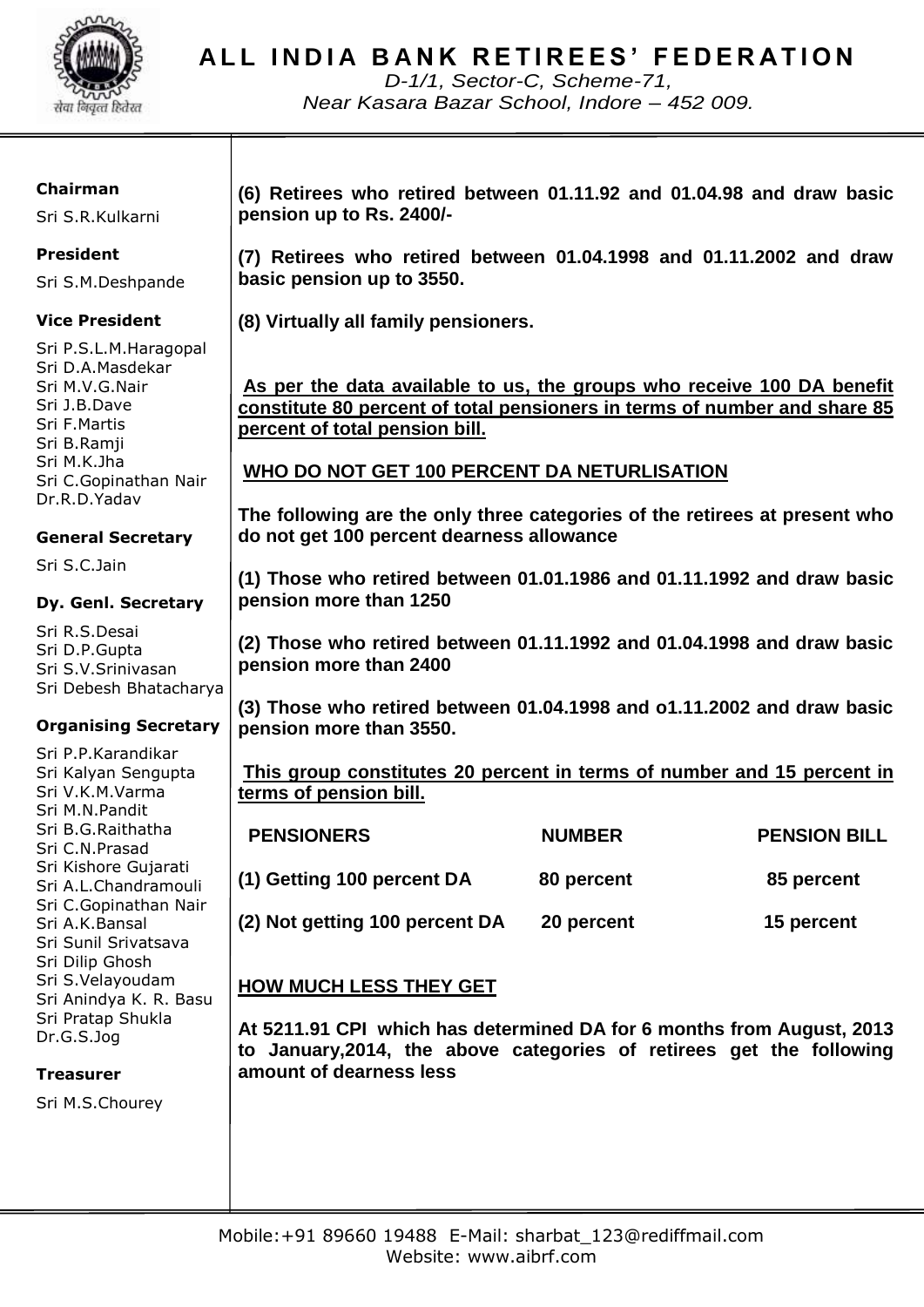

# **A L L I N D I A B A N K R E T I R E E S ' F E D E R A T I O N**

*D-1/1, Sector-C, Scheme-71, Near Kasara Bazar School, Indore – 452 009.*

### **Chairman**

Sri C.N.Prasad Sri Kishore Gujarati Sri A.L.Chandramouli Sri C.Gopinathan Nair

Sri A.K.Bansal Sri Sunil Srivatsava Sri Dilip Ghosh Sri S.Velayoudam Sri Anindya K. R. Basu Sri Pratap Shukla

Dr.G.S.Jog

**Treasurer**

Sri M.S.Chourey

| Sri S.R.Kulkarni                                                                                    | (1) Those retired between 01.01.1986 to 1.11.92 (slab 1152) |               |                                    |                             |                   |  |
|-----------------------------------------------------------------------------------------------------|-------------------------------------------------------------|---------------|------------------------------------|-----------------------------|-------------------|--|
| President<br>Sri S.M.Deshpande                                                                      | <b>Basic Pension</b>                                        | DA at present | <b>DA at 100</b><br><b>Percent</b> | <b>Difference</b><br>amount | diff. per<br>slab |  |
| <b>Vice President</b>                                                                               | Rs. 1251 to 2000                                            | 14400         | 15436                              | 1036                        | 0.90              |  |
| Sri P.S.L.M.Haragopal<br>Sri D.A.Masdekar<br>Sri M.V.G.Nair                                         | Rs. 2001 to 2130                                            | 14894         | 16440                              | 1546                        | 1.34              |  |
| Sri J.B.Dave<br>Sri F.Martis<br>Sri B.Ramji                                                         | Rs. 2130 to 3000                                            | 16598         | 23155                              | 6557                        | 5.69              |  |
| Sri M.K.Jha<br>Sri C.Gopinathan Nair<br>Dr.R.D.Yadav                                                | (2) Those retired between 1.11.92 to 01.04.98 (slab 1015)   |               |                                    |                             |                   |  |
|                                                                                                     | Rs. 2401 to 3850                                            | 12794         | 13677                              | 883                         | 0.87              |  |
| <b>General Secretary</b><br>Sri S.C.Jain                                                            | Rs. 3851 to 4100                                            | 13225         | 14565                              | 1340                        | 1.32              |  |
| Dy. Genl. Secretary                                                                                 | Rs. 4100 to 7000                                            | 15874         | 24867                              | 8993                        | 8.86              |  |
| Sri R.S.Desai<br>Sri D.P.Gupta                                                                      | (3) Those retired between 01.04.98 to 01.11.2002 (slab 881) |               |                                    |                             |                   |  |
| Sri S.V.Srinivasan<br>Sri Debesh Bhatacharya                                                        | Rs. 3551 to 5650                                            | 11206         | 11946                              | 740                         | 0.84              |  |
| <b>Organising Secretary</b>                                                                         | Rs. 5651 to 6010                                            | 11586         | 12707                              | 1121                        | 1.27              |  |
| Sri P.P.Karandikar<br>Sri Kalyan Sengupta<br>Sri V.K.M.Varma<br>Sri M.N.Pandit<br>Sri B.G.Raithatha | Rs. 6010 to 10500                                           | 14223         | 22201                              | 7978                        | 9.05              |  |

## **WHAT WILL BE ADDITIONAL COST IN TERMS OF PERCENTAGE FOR GRANT OF 100 PERCENT DA TO PRE NOV 2002 RETIREES- CERTAIN FACTS**

**(1) Those who retired between 1986 to 2002 are not getting 100 percent DA. These pensioners have completed minimum 11 years and maximum 27 years of retirement and belong to age group of 86- 70 years.**

**(2) Number of pensioners belonging to this group is now decreasing due to time factor and advancing age.**

**(3) After death of pensioner, either pension is stopped or converted in to family pension. In either case number of pensioner not getting 100 percent DA gets reduced. This phenomenon is on increase in last a few years.**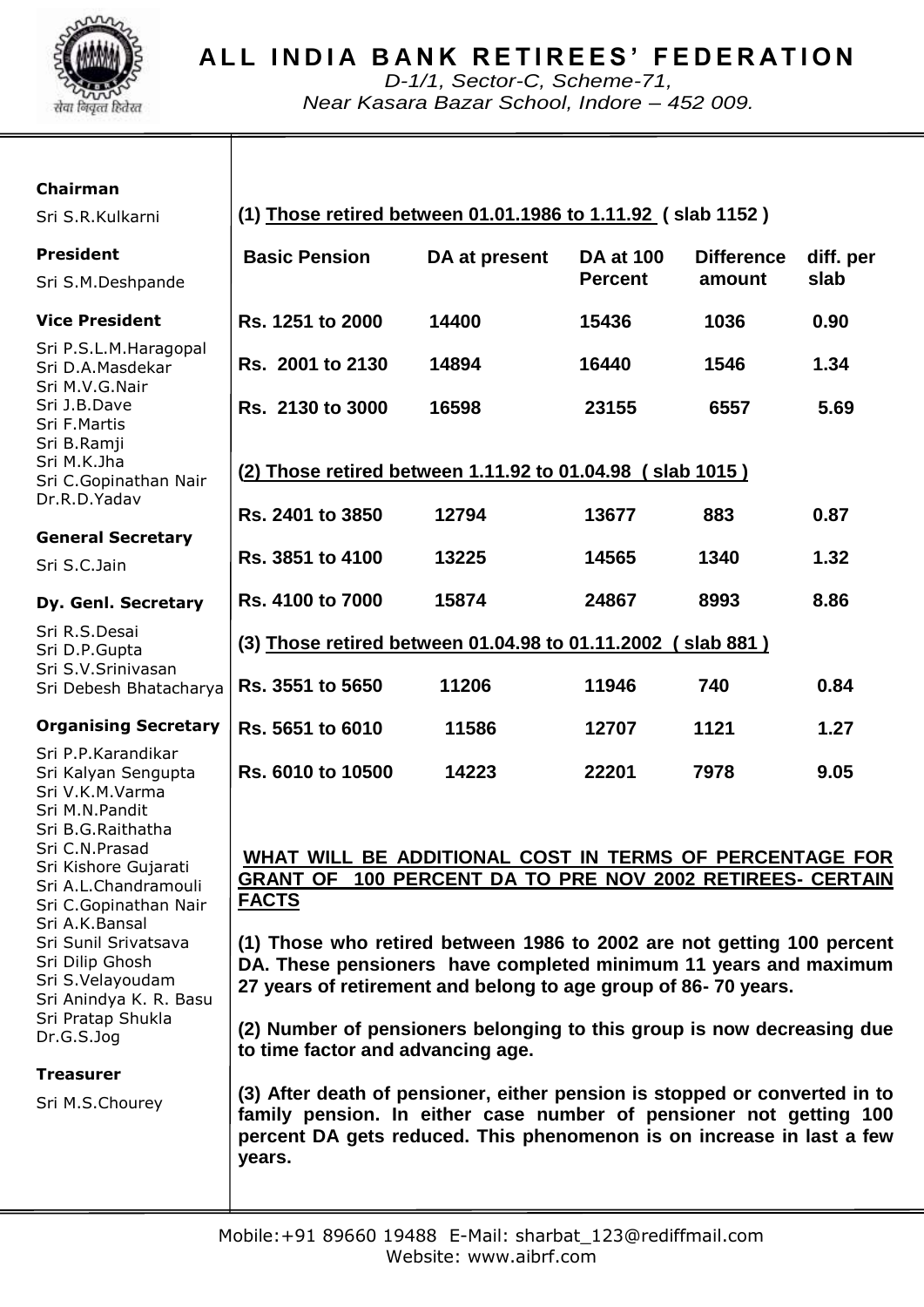

# **ALL INDIA BANK RETIREES' FEDERATION**

*D-1/1, Sector-C, Scheme-71, Near Kasara Bazar School, Indore – 452 009.*

| <b>Chairman</b><br>Sri S.R.Kulkarni                                                                             | (4) Basic pension of this group is comparatively almost 3 times lower<br>than those retiring now and enjoying benefit of 100 percent DA.<br>Therefore, financial burden for increase will be limited.                                                                                                     |                                      |  |
|-----------------------------------------------------------------------------------------------------------------|-----------------------------------------------------------------------------------------------------------------------------------------------------------------------------------------------------------------------------------------------------------------------------------------------------------|--------------------------------------|--|
| <b>President</b>                                                                                                | Based on the data given above, we below give approximate additional<br>cost for granting 100 percent DA to the leftover pensioners.                                                                                                                                                                       |                                      |  |
| Sri S.M.Deshpande                                                                                               |                                                                                                                                                                                                                                                                                                           |                                      |  |
| <b>Vice President</b>                                                                                           | <b>PENSIONERS NOT GETTING 100 PERCENT DA</b>                                                                                                                                                                                                                                                              | <b>20 PERCENT OF</b><br><b>TOTAL</b> |  |
| Sri P.S.L.M.Haragopal<br>Sri D.A.Masdekar<br>Sri M.V.G.Nair<br>Sri J.B.Dave<br>Sri F.Martis<br>Sri B.Ramji      | <b>INCREASE IN PENSION BILL OF ABOVE</b><br>DUE TO GRANT OF 100 PERCENT DA                                                                                                                                                                                                                                | <b>8 PERCENT APPROX</b>              |  |
| Sri M.K.Jha<br>Sri C.Gopinathan Nair<br>Dr.R.D.Yadav                                                            | <b>PENSION BILL OF ABOVE</b><br><b>COMPARED TO TOTAL BILL</b>                                                                                                                                                                                                                                             | <b>15 PERCENT</b>                    |  |
| <b>General Secretary</b><br>Sri S.C.Jain                                                                        | <b>OVERALL ADDITIONAL BURDEN</b><br>ON TOTAL PENSION BILL FOR<br><b>GRANT OF 100 PERCENT DA TO</b>                                                                                                                                                                                                        |                                      |  |
| Dy. Genl. Secretary                                                                                             | ABOVE (8*15/100)                                                                                                                                                                                                                                                                                          | <b>1.2 PERCENT</b>                   |  |
| Sri R.S.Desai<br>Sri D.P.Gupta<br>Sri S.V.Srinivasan<br>Sri Debesh Bhatacharya                                  | <b>NEXT 5 YEARS ADDTIONAL BURDEN</b><br><b>LIKELYTO COME DOWN DUE TO</b><br><b>MORTALITY FCTOR</b>                                                                                                                                                                                                        | <b>BELOW 0.5 PERCENT</b>             |  |
| <b>Organising Secretary</b>                                                                                     |                                                                                                                                                                                                                                                                                                           |                                      |  |
| Sri P.P.Karandikar                                                                                              | WHY DEMAND OF 100 PERCENT DA TO LEFT OVER IS JUSTIFIED                                                                                                                                                                                                                                                    |                                      |  |
| Sri Kalyan Sengupta<br>Sri V.K.M.Varma<br>Sri M.N.Pandit                                                        | (1) Inflation affects adversely to all retirees at the same degree.<br>(2) Discriminative in nature.                                                                                                                                                                                                      |                                      |  |
| Sri B.G.Raithatha<br>Sri C.N.Prasad                                                                             |                                                                                                                                                                                                                                                                                                           |                                      |  |
| Sri Kishore Gujarati<br>Sri A.L.Chandramouli<br>Sri C.Gopinathan Nair<br>Sri A.K.Bansal<br>Sri Sunil Srivatsava | (3) All Government Pensioners/ RBI pensioners from where pension<br>regulations drawn, are already getting benefit of 100 percent DA from<br>retrospective date                                                                                                                                           |                                      |  |
| Sri Dilip Ghosh<br>Sri S.Velayoudam<br>Sri Anindya K. R. Basu<br>Sri Pratap Shukla                              | (4) Clause 6 of the pension settlement between unions and IBA<br>specifically provide for grant of DA at the rates applicable to RBI<br>pensioners. Therefore the demand has legal backing too.                                                                                                           |                                      |  |
| Dr.G.S.Jog<br><b>Treasurer</b><br>Sri M.S.Chourey                                                               | (5) According to unions too, the agreement arrived in $8th$ settlement<br>excluding pre- November 2002 retirees was temporary arrangement to<br>meet the cost factor of the settlement and to introduce the concept of<br>100 percent DA in the banking industry for which was fighting for 2<br>decades. |                                      |  |
|                                                                                                                 | (6) All constituents of UFBU have included in their charter of demands                                                                                                                                                                                                                                    |                                      |  |